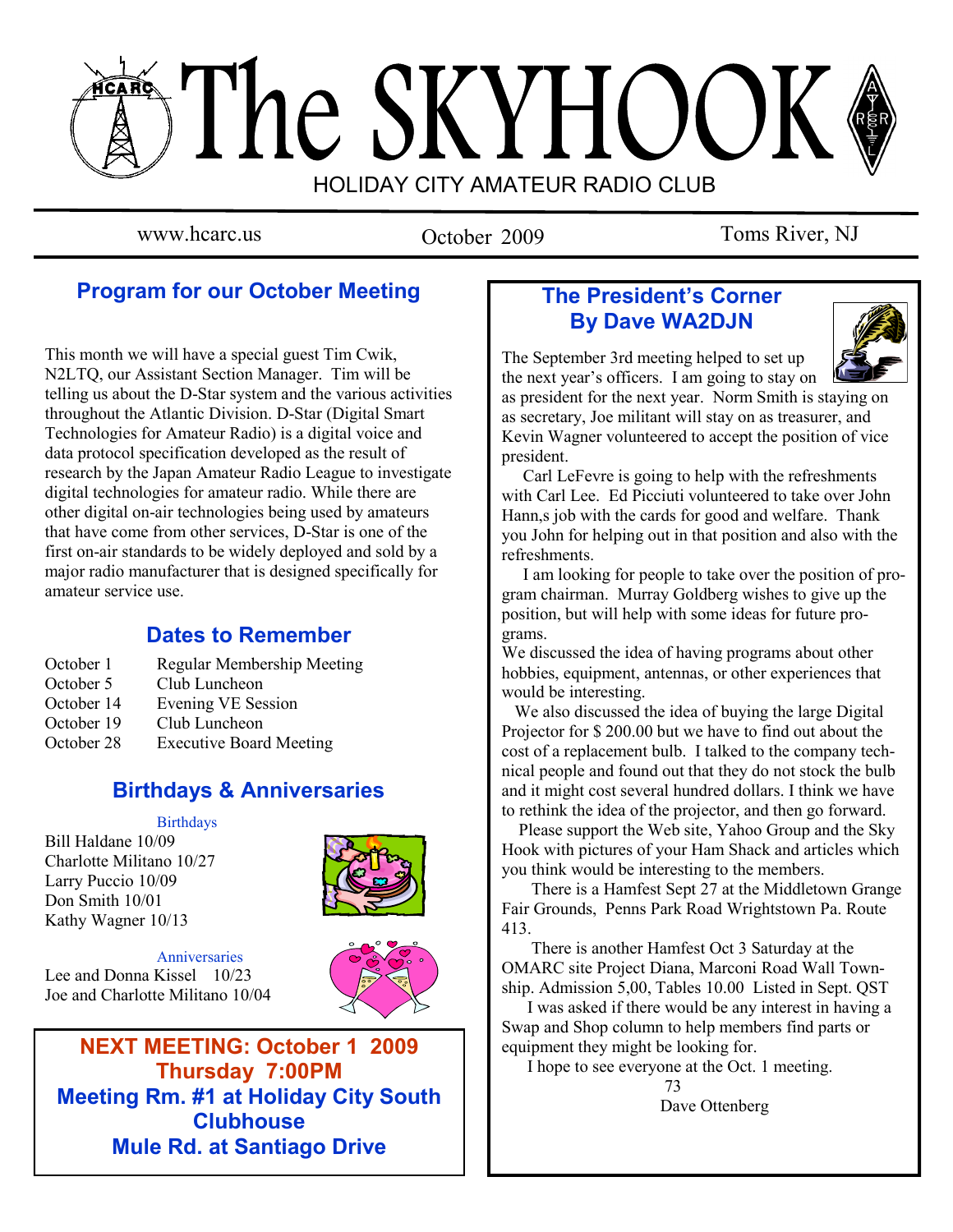# Page 2 October 2008 HCARC

# **WALTER CRONKITE, KB2GSD (SK)**

Legendary CBS newsman Walter Cronkite, KB2GSD, who held the title of ''Most Trusted Man in America,'' passed away Friday, July 17 after a long illness. He was 92. The avuncular Cronkite anchored the CBS Evening News for 19 years until 1981 when he retired. During that time, he reported on such subjects as the Kennedy assassinations, the Civil Rights movement, the Apollo XI lunar landing, Vietnam and the Vietnam-era protests, the Arab-Israeli Six Day War, Watergate and the Begin-Sadat peace accords.

Cronkite, an ARRL member, narrated the 6 minute video "Amateur Radio Today." Produced by the ARRL in 2003, the video tells Amateur Radio's public service story to nonhams, focusing on ham radio's part in helping various agencies respond to wildfires in the Western US during 2002, ham radio in space and the role Amateur Radio plays in emergency communications. ''Dozens of radio amateurs helped the police and fire departments and other emergency services maintain communications in New York, Pennsylvania and Washington DC,'' narrator Cronkite intoned in reference to ham radio's response on September 11, 2001. ''Their country asked, and they responded without reservat i o n . ' '

Walter Leland Cronkite was born in St Joseph, Missouri on November 4, 1916, the only child of a dentist father and homemaker mother. When he was still young, his family moved to Texas. One day, he read an article in ''Boys Life'' about the adventures of reporters working around the world and young Cronkite was hooked, said his obituary on the CBS Web site. He began working on his high school newspaper and yearbook and in 1933, he entered the University of Texas at Austin to study political science, economics and journalism. He never graduated. He took a part time job at the Houston Post and left college to do what he loved: report.

In 1963, it was Cronkite who broke into the soap opera ''As the World Turns'' to announce that the president had been shot -- and later to declare that he had been killed.'' CBS called it a ''defining moment for Cronkite, and for the country. His presence -- in shirtsleeves, slowly removing his glasses to check the time and blink back tears -- captured both the sense of shock, and the struggle for composure, that would consume America and the world over the next four days.

One of Cronkite's enthusiasms was the space race. In 1969, when America sent a man to the moon, he couldn't contain himself. ''Go baby, go.'' he said as Apollo XI took off.

# **HCARC Official Badge Ordering**on page 3

The club"s official badge maker is the Capital Engraving Co. in Longview, WA. To order a badge, simply call Capital at 1- 800-628-4985 after 1PM M-F. All that is required is to give your call and first name and your mail address. Use your credit card to pay. Cost is \$12.50 plus \$2 S&H. Al Ross WA7UQE will take care of you and create an official logo and club name on your personal badge.

#### *Our VE Crew*

Murray KD2IN, Bill AC2F, John K2JWH, Ed W1EAP, Larry K2QDY, Jamie W2QO, John KQ4WR, Jack KC2FS, Stan KB2PD Steve N2WLH, Kevin W2FA Ed WA2NDA.

#### **CLUB COMMITTEES** *Refreshments:* John K2WJH, Carl W2PTZ *www.hcarc.us Webmaster*: Steve N2WLH, Kevin W2FA *Publicity:* Ed W1EAP *Programs*: Murray KD2IN *Sunshine*: John W2JWH *Event Food Committee*: *Field Day*: Larry K2QDY *VE Sessions*: Bill AC2F, Larry K2QDY plus the "crew" *Skyhook*: Larry K2QDY *Funds Raising*: Open *Membership*: Bill AC2F

#### HOLIDAY CITY AMATEUR RADIO CLUB Toms River, New Jersey

Web Site www.hcarc.us<br>Dave Ottenberg President Dave Ottenberg WA2DJN 732 505-5953 Vice President Ed Picciuti W1EAP 732 736-0955 Secretary Norm Smith W2PXE 732 920-5423 Treasurer Joe Militano KC2QLA 732 657-7092 Executive Board Don Smith W2III 732 505-4821 Executive Board Larry Puccio K2QDY 732 349-2950 Executive Board Bill Haldane AC2F 732 240-7064 Executive Board John Hann W2JWH 609 660-0985 W2HC Trustee  $\sim$  Don Smith W2III 732 505-4821

Membership is open to all interested persons. Ham license is not required. Dues are \$20.00 per year, payable Jan. 1st . Members joining during the year will have the dues prorated. Family membership \$10.00

------------------------------------------- Meetings are held on the first Thursday of every month, at 7:00 pm. Location: Meeting Room #1 in the Holiday City South Clubhouse. Directions: Go to Mule Rd. and to the corner of Santiago Drive. Turn into Santiago Dr., then into the parking lot in front of the pool. Enter bldg. on right.

The SKYHOOK is published monthly. Editor and Publisher: Larry Puccio K2QDY phone: 732 349-2950 E-mail lpuccio1@comcast.net<br>Send all newsletter items to: Larry Puccio 22 Sabinas Street Larry Puccio 22 Sabinas Street Toms River, NJ 08757-6445

------------------------------------------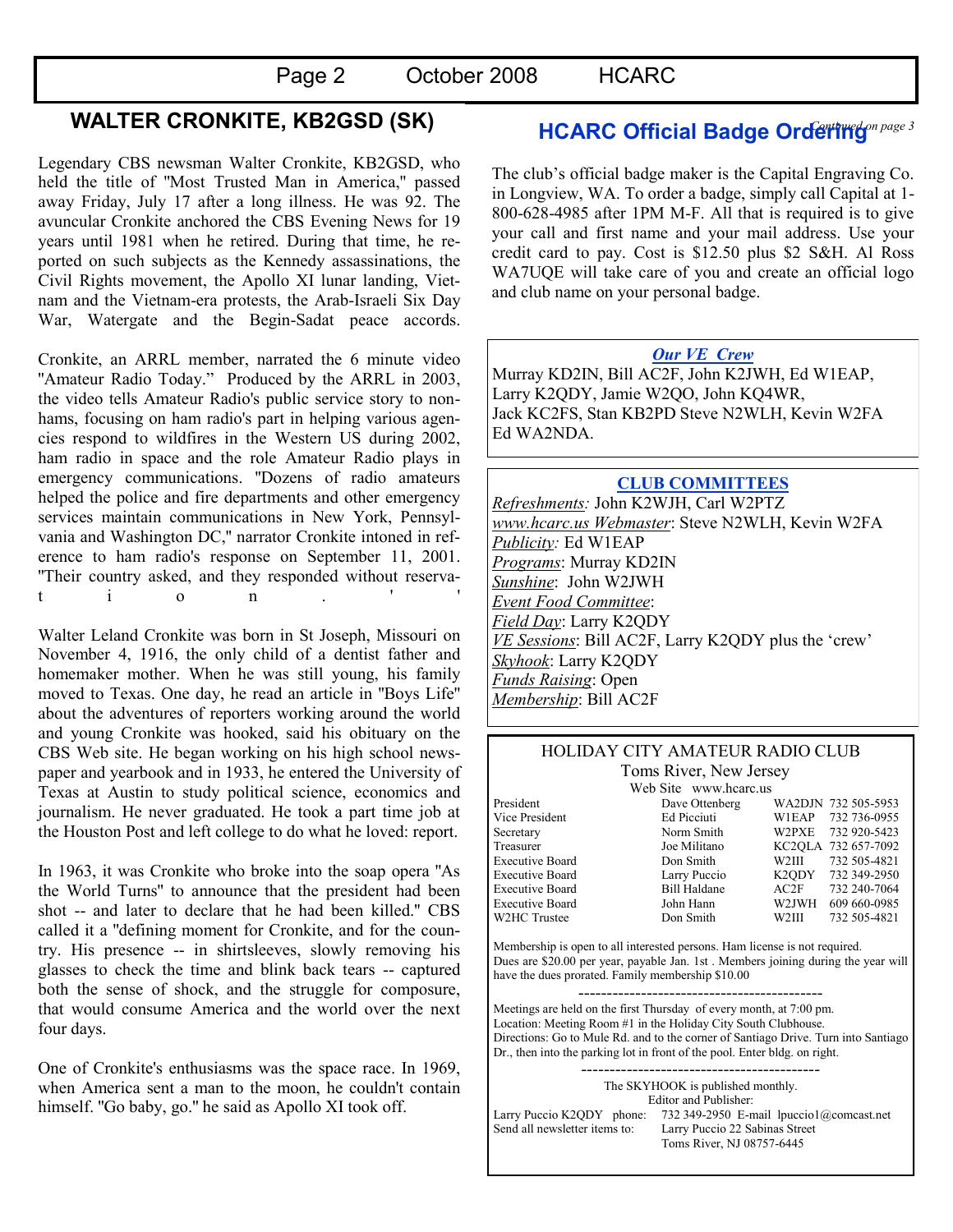#### *Continued from page 2*

He ended up performing what critics described as ''Walter to Walter'' coverage of the mission -- staying on the air for 27 of the 30 hours that astronauts Buzz Aldrin and Neil Armstrong were on the moon. In 2006, NASA honored Cronkite by giving him their Ambassador of Exploration Award. ''His marathon, live coverage of the first moon landing brought the excitement and impact of the historic event into the homes of millions of Americans and observers around the world,'' NASA said in a news release announcing the award. Cronkite was the first non-astronaut and only NASA outsider to receive the award.

Steve Mendelsohn, W2ML, was Cronkite's radio engineer at CBS for many years. "I had many chances to discuss my favorite hobby, ham radio, with the world's most trusted anchor man," he told the ARRL. Gradually, his interest increased, but on finding that he had to pass a Morse code test, he balked, saying it was too hard for him; however, he told me he had purchased a receiver and listened to the Novice bands every night for a few minutes. At the CBS Radio Network, Walter would arrive 10 minutes before we went on the air to read his script aloud, make corrections for his style of grammar and just "get in the mood" to do the show. In those days Rich Moseson, W2VU, was the producer of a show called ''In the News,'' a 3 minute television show for children voiced by CBS Correspondent Christopher Glenn. On this day, Rich was at the Broadcast Center to record Chris' voice for his show and had dropped by my control room to discuss some upcoming ARRL issues. At the time, Mendelsohn was the ARRL Hudson Division Director. When Walter walked into the studio, I started to set the show up at the behest of our director, Dick Muller, WA2DOS, Mendelsohn recalled. In setting up the tape recorders, I had to send tone to them and make sure they were all at proper level. Having some time, I grabbed ''The New York Times'' and started sending code with the tone key on the audio console. For 10 minutes I sent code and noticed Walter had turned his script over and was copying it. We went to air, as we did every day, at 4:50 PM and after we were off, Walter brought his script into the control room. Neatly printed on the back was the text I had sent with the tone key. Rich and I looked at the copy, he nodded, and I told Walter that he had just passed the code test. He laughed and asked when the formal test was, but I reminded him that it took two general class licensees to validate the test and he had just passed the code. Several weeks later he passed the written test and the FCC issued him KB2GSD.''

Mendelsohn helped Cronkite make his first Amateur Radio contact: Having passed the licensing test, Walter was now

ready to get on the air. His first QSO was on 10 meters about 28.390 MHz. He was nervous and I called him on the phone to talk him through his first experience. As we talked on the air, a ham from the Midwest come on and called me. Acknowledging him, I asked the usual questions about where he was from, wanting to give Walter a bit of flavor of what the hobby was about. I turned it over to Walter, and following his introduction, the gentleman in the Midwest said, "That's the worst Walter Cronkite imitation I've ever heard." I suggested that maybe it was Walter and the man replied, "Walter Cronkite is not even a ham, and if he was, he certainly wouldn't be here on 10 meters." Walter and I laughed for weeks at that one.

In 2007, ARRL Hudson Division Director Frank Fallon, N2FF, presented Cronkite with the ARRL President's Award. This award, created in 2003 by the ARRL Board of Directors, recognizes an ARRL member or members who ''have shown long-term dedication to the goals and objectives of ARRL and Amateur Radio'' and who have gone the extra mile to support individual League programs and goals. Cronkite was selected to receive the award in April 2005 in recognition of his outstanding support of the ARRL and Amateur Radio by narrating the videos ''Amateur Radio Today'' and ''The ARRL Goes to Washington." It was quite a thrill to make this presentation to Cronkite, Fallon said. He has long been recognized as the 'most trusted man in America, so lining our causes to his face, name and voice has been a great help.

#### **Digital Radio PSK31**

Since our PSK31 presentation, by Murray Goldberg KD2IN and Carl Lee W2PTZ, it seams to me that there is a strong growing interest in PSK31 among some of our club members. The PSK31 mode requires a modest outlay of money for some specialized interconnect equipment and some off the WEB free software then you can start making contacts using your computer and H.F. Transceiver. As this is a continuous output signal the power requirements are quite low, in the 30-40 watt range, and DX contacts are very possible. I would like to invite any of the members to start a column called PSK 31 news.